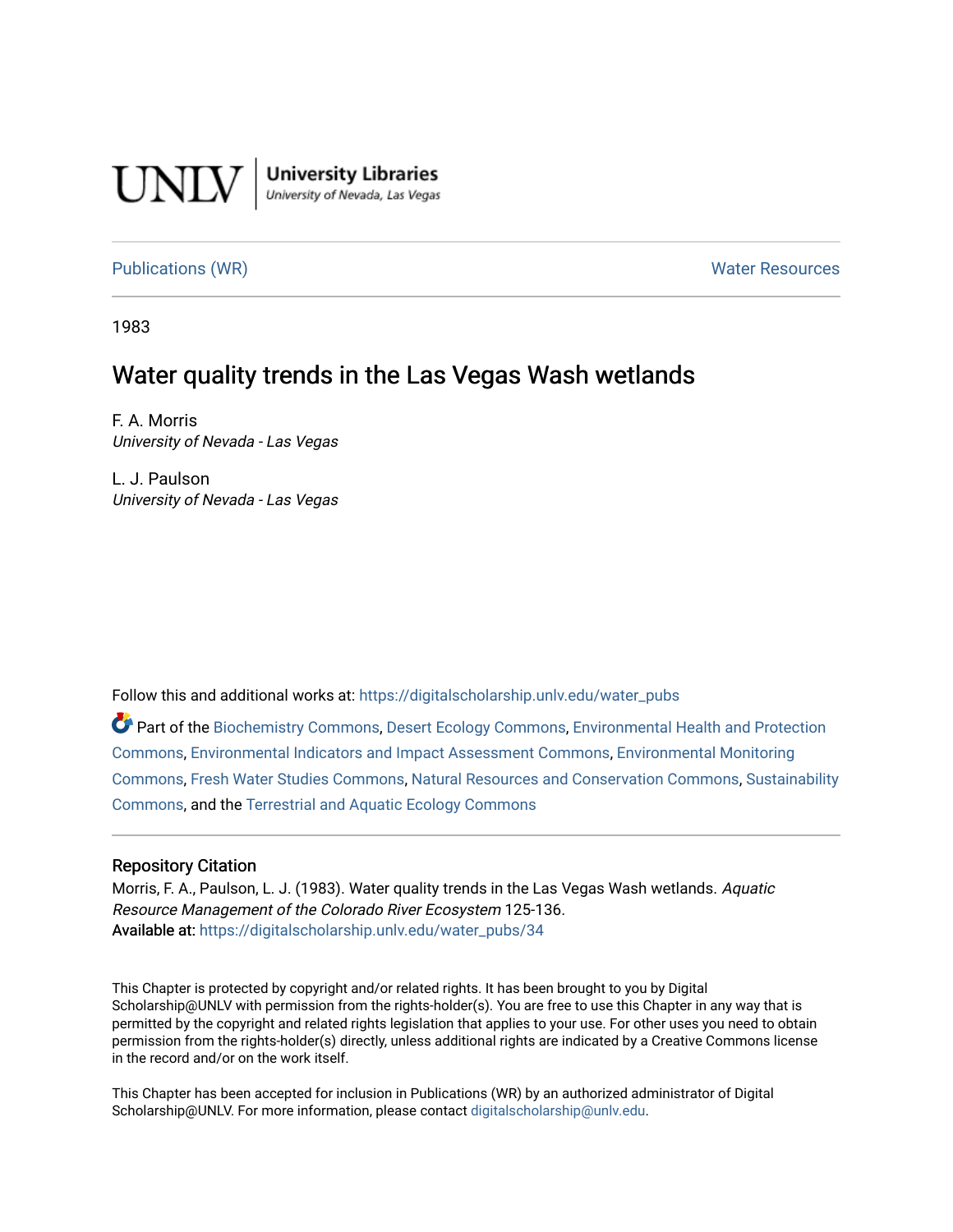CHAPTER 9

# WATER QUALITY TRENDS IN THE LAS VEGAS WASH WETLANDS

F.A. Morris L.J. Paulson Lake Mead Limnological Research Center

University of Nevada, Las Vegas

# INTRODUCTION

The Las Vegas Wash is a wetlands ecosystem that acts to buffer the effects of wastewater discharges on the receiving waters of Lake Mead. The wash is the terminus for the 4,144 km<sup>2</sup> Las Vegas Valley drainage basin, emptying into Las Vegas Bay of Lake Mead (Colorado River). It is in the northern Mojave desert, which receives an average of only 10 cm of rainfall annually. The Las Vegas Wash is technically an artificial wetland supported almost entirely by the perenni al flows from sewage treatment plants. These flows contri bute an average of 3-7 t of nutrients (nitrogen and phospho rus) and 4 t of oxygen consuming organic material  $(BOD<sub>5</sub>)$  to Lake Mead per day. High nitrate and total dissolved solid loads (2.7 and 603 t/day respectively) are derived pri marily from groundwater inputs in the lower wash  $\lfloor 1, 2, 3 \rfloor$ . The contaminated groundwater originates from large under ground salt mounds that were formed from discharges of industrial effluents into unlined evaporation ponds until 1978.

Conflicting interests among municipal, recreational, and down-river users make the Las Vegas Wash a focal point in current legal disputes regarding the need for advanced wastewater treatment (AWT). In light of rapidly escalating costs, especially for energy and chemicals needed for AWT, many municipalities nation-wide are investigating alterna tive treatment techniques. Public Law 92-500, Section 210 (parts d and f) specifically encourages the reclamation and recycling of wastewaters. Operation of treatment facilities to produce revenue through the production of agriculture, silviculture, or aquaculture products is encouraged. Com binations of open space and recreational uses with waste treatment management techniques are also emphasized in PL 92-500.

The Las Vegas Wash ecosystem has been identified as a

125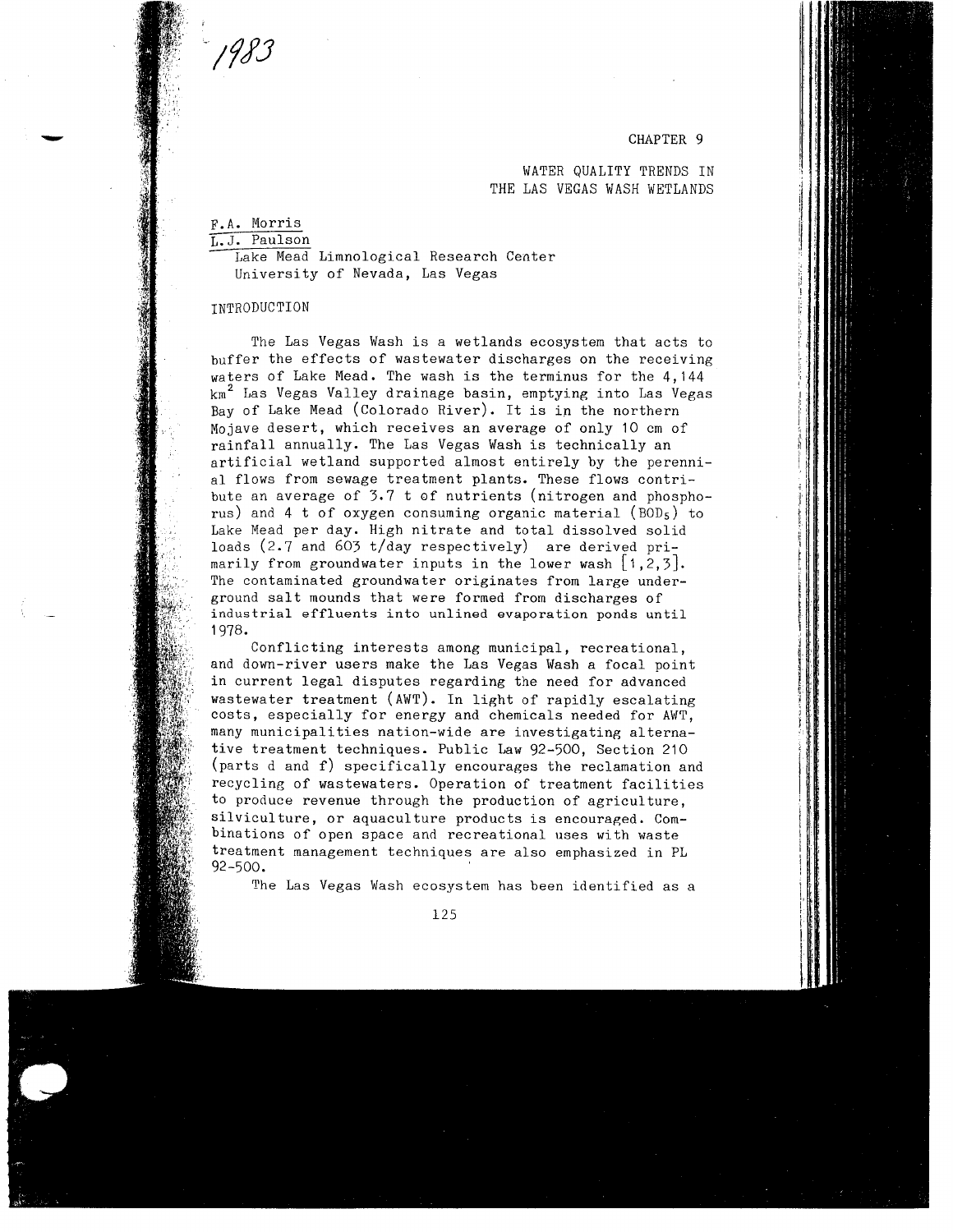potential wastewater treatment system. Previous investiga tions  $[4,5]$  indicate that the ecosystem could be removing substantial amounts of nutrients from wastewaters. Goldman and Deacon [5] recommended "that a specifically designed nutrient removal management program be developed and im plemented with the flow distribution and erosion control program necessary to maintain wetland wildlife habitat."

The purpose of this paper is to describe historical and current water quality and to quantify the degree of nutrient removal presently occurring in the Las Vegas Wash.

## DESCRIPTION OF THE STUDY AREA

Las Vegas Wash is located in Clark County, Nevada, between the City of Las Vegas and Lake Mead (Figure 1). The boundaries of the Wash are defined by a large drainage sys tem that was once part of the pluvial Las Vegas River  $[6]$ . Our research was focused in the 18 km stretch downstream of the City of Las Vegas sewage treatment plant (STP) to Las Vegas Bay of Lake Mead.



Figure 1. Sampling Site Location Map.

The water in Las Vegas Wash is comprised of 90\$ secondarily-treated wastewater from the City of Las Vegas and Clark County STPs. Vegas Creek, the last natural creek in the Las Vegas Valley, dried up in the late 1940's  $[7]$ . Flows in the present riparian and marsh wetland have in creased with the population of Las Vegas Valley. The Valley

126

is home to nearly host to approximat Vegas has become c the United States, increase in wastev, charges currently is twice the flow (Figure 2).

#### **MEAf**



#### Figure 2. Hist

Increasing vo as stormwater disc shrub and mesquite of hydrophytic wet domengensis (catta Extensive growths petandra (salt ced.

 $\overline{\cdot}$  In 1975, a ch upper reach of the km downstream. Thi: decreased the extei mum of approximate flow velocities am the wetland have a: areas known as "he; transport in 1979 ;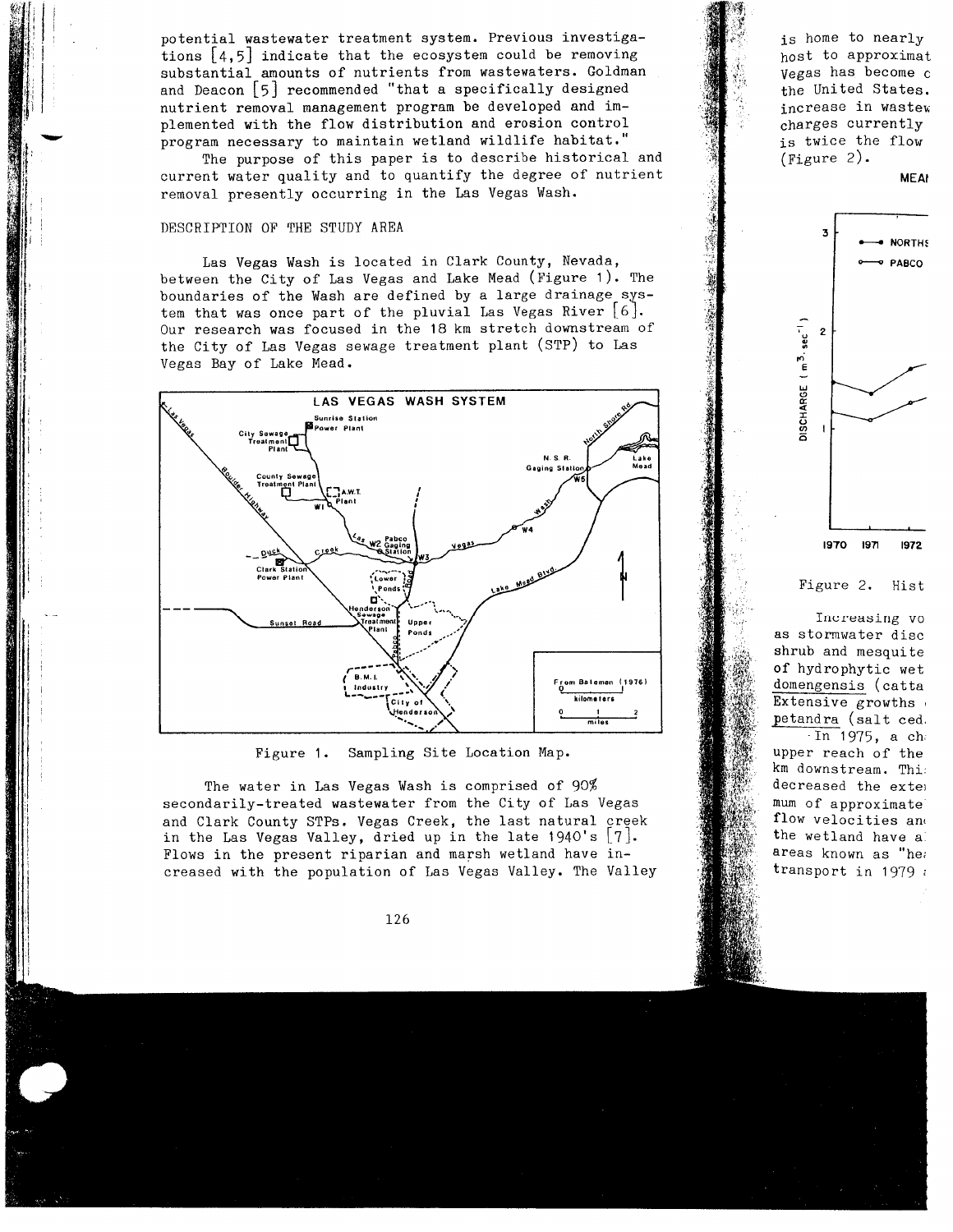is home to nearly one-half million permanent residents and host to approximately nine million tourists annually. Las Vegas has become one of the fastest growing urban areas in the United States. Concomitant with this growth has been an increase in wastewater discharges to Lake Mead. Total discharges currently average 2.8  $m^3$ /sec (100 cfs). This amount is twice the flow rate measured at Northshore Road in 1970 (Figure 2).

# MEAN ANNUAL DISCHARGE-LAS VEGAS WASH







Increasing volumes of perennial surface water as well as stormwater discharges have transformed sparse desert shrub and mesquite woodland habitats into dense growths of hydrophytic wetland vegetation dominated by Typha domengensis (cattail) and Phragmites communis (common reed). Extensive growths of the introduced phreatophyte Tamarix petandra (salt cedar) border the wetland and riparian zones.

In 1975, a channelization program was initiated in the upper reach of the wash from the City and County STPs to 1.6 km downstream. This man-made channelization has steadily decreased the extent of wetland from the 1969 to 1975 maximum of approximately 730 ha to 120 ha in 1979. Increased flow velocities and unstable soils in the lower portion of the wetland have also facilitated increased erosion rates at areas known as "headcut" regions for the past 5 yr. Sediment transport in 1979 and 1980 was particularly large. Erosion

127



da,  $1$ . The ge sys $r \mid 6 \mid.$ ream of o Las

stiga-

oldman

oving

gned

im-

ical and nutrient

tr.

яť.

eman (1976)  $......$ 

Ļ Vegas l creek  $\frac{1}{2}$  [7]. ∍ in– e Valley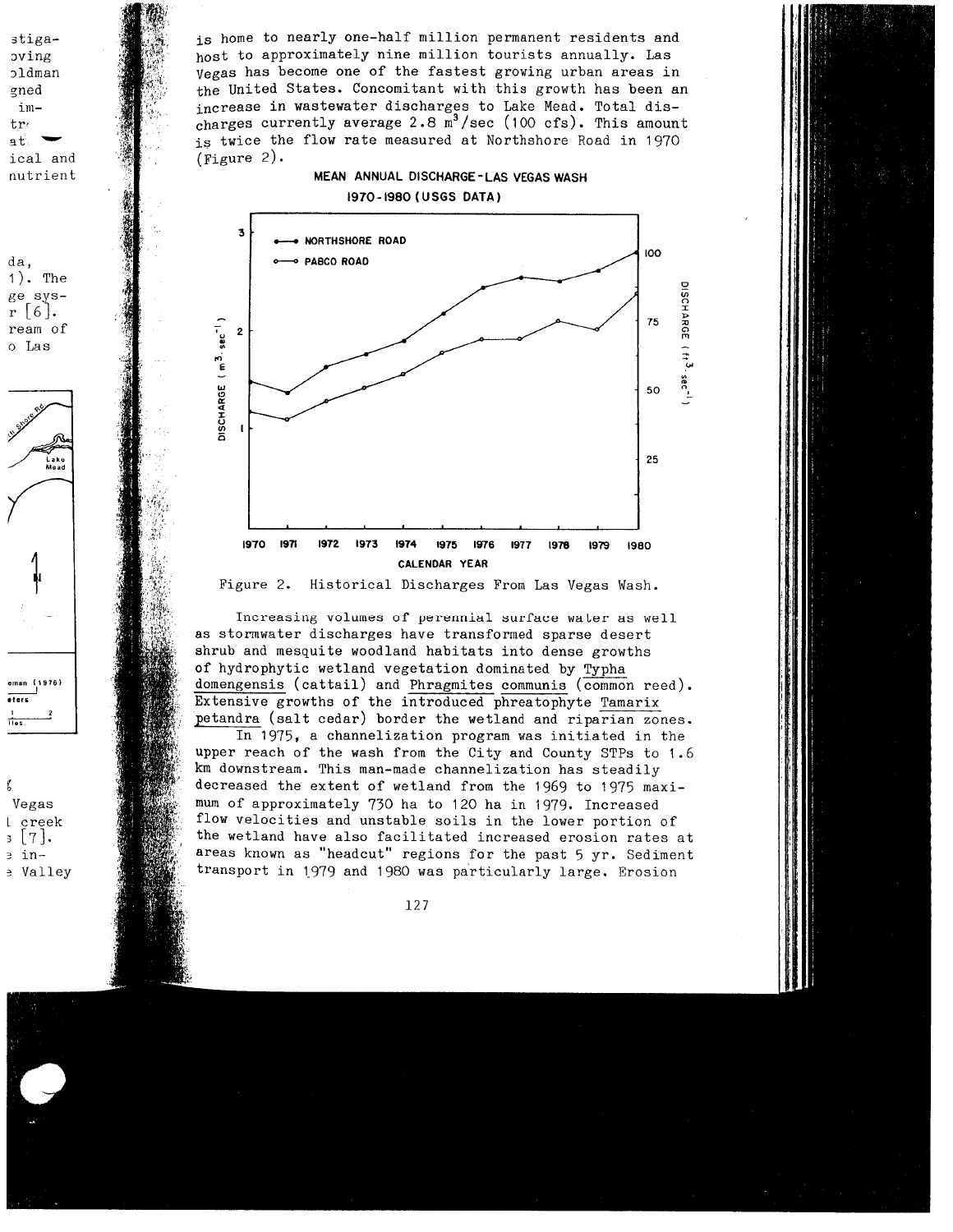and headcutting in the lower reach of the Las Vegas Wash is especially prominent during flash flooding and accelerated erosion occurred during this study. The principal headcut region advanced approximately 1.5 km upstream during a single storm event of February 1980. Upstream progression of erosion has resulted in the draining of another 50 ha of wetland creating a riparian habitat with channel depths often exceeding 6 m. Present areal extent of wetland vegeta tion is 65 ha with 6 ha of shallow (1 m deep) ponds.

Routine collections were taken from five sample sta tions; W1: confluence of the existing secondary sewage treatment plant effluents (14 km above Las Vegas Bay (LVB)); W2: marsh above Pabco Road (10.7 km above LVB); W3: Pabco Road at culverts (10 km above LVB); W4: headcut area (6.3 km above LVB); W5: Northshore Road (State Highway 41, 1.6 km above LVB) (Figure 1). U.S. Geological Survey (USGS) gaging stations are located at or in close proximity to Stations W1, W3, and W5, facilitating loading rate computations.

Morphologically, the wash can be divided into two components, the Upper (above Pabco Road) and Lower (below Pabco Road) Wash. The stream gradient between Stations W1 and W3 is gradual, dropping 31-7 m in 4 km. The largest extent of Typha occurs in this reach of stream. After crossing Pabco Road via culverts, waters collect in the previously mentioned shallow ponds. Culverts drain these irregularly shaped ponds, emptying into the lower, smaller expanse of wetland vegetation. The gradient between stations W3 and W5 is steeper, dropping 80.5 m in 8.4 km. The major inflows of salt and nitrate laden groundwater occur between Stations  $W_5$  and  $W_5$   $[2]$ .

## MATERIALS AND METHODS

These five sampling stations were monitored biweekly from July 1979 to December 1980. Special studies were also conducted to determine diurnal variations in nutrients and flow regimes. Over 40 sampling rounds were conducted during the 18 month study.

Field measurements and sample collections were per formed under contractual agreement between the Lake Mead Limnological Research Center, University of Nevada, Las Vegas, and Brown and Caldwell Consulting Engineers of Sacramento, California. Water samples were collected with a large plastic bucket, and subsamples were collected in plastic bottles and preserved on ice. Samples for soluble nutrient analyses were filtered through GF/C filters upon return to the laboratory. The samples were iced and shipped to the Brown and Caldwell laboratory in Emeryville, Cali fornia for analysis. All analyses were performed as pre scribed by U.S. EPA [8].

123

#### RESULTS AND DISC

Hydraulic r< Brown and Caldwe ber, 1980, indie; from the STPs to above and below el time is less pated, the greate ponds (15 h).

LAS



Figure 3. Hydrai

Relatively cc available in the 1 of past data indie curred during the Northshore Road ha drought year (Figu into unlined ponds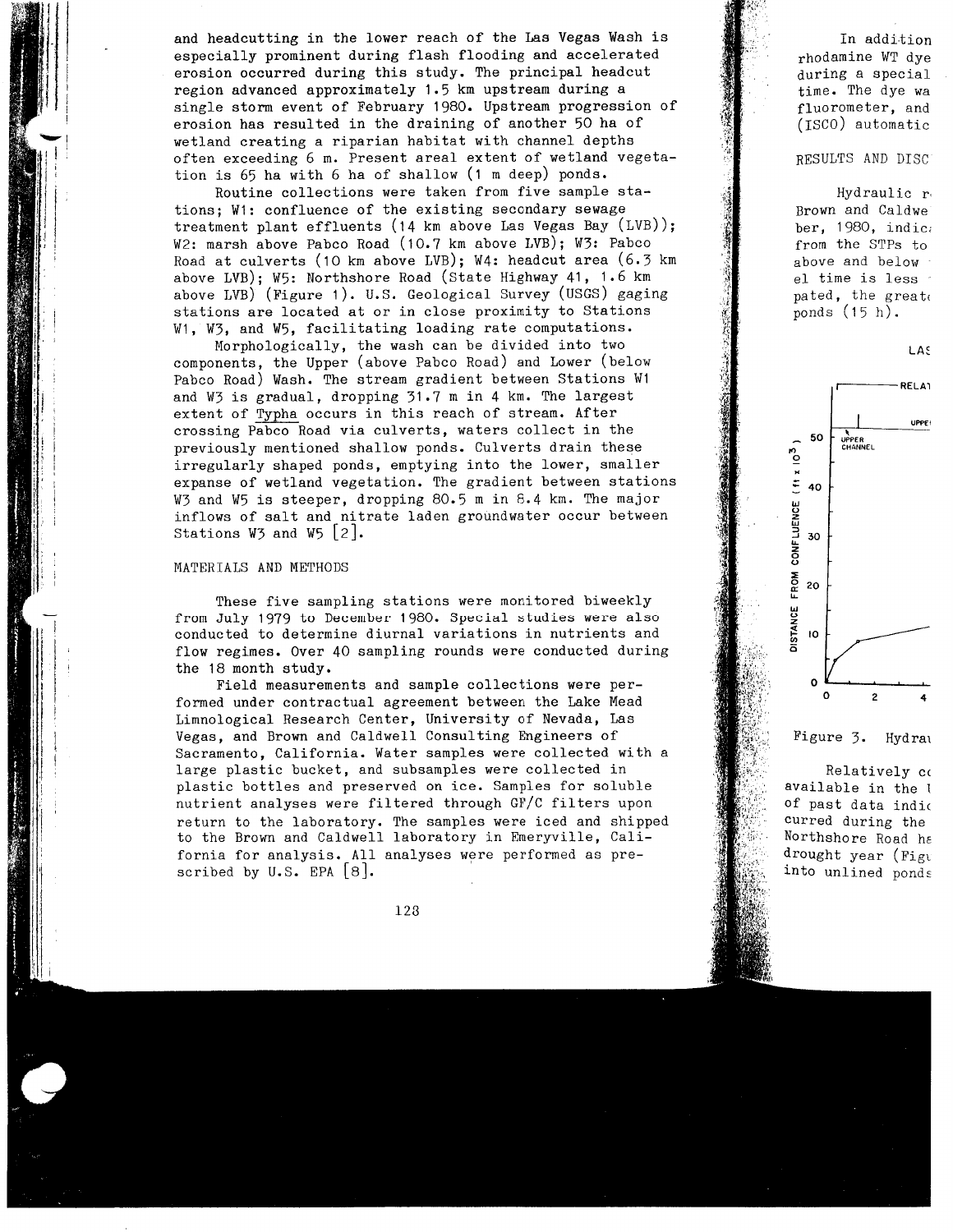In addition to physical and chemical measurements, rhodamine WT dye was introduced into segments of the wash during a special study to determine hydraulic retention time. The dye was tracked using a Turner Designs Model 10 fluorometer, and Instrumentation Specialty Corporation (ISCO) automatic water samplers.

## RESULTS AND DISCUSSION

Hydraulic retention studies performed jointly by us and Brown and Caldwell Consulting Engineers., during mid-Novem ber, 1980, indicate that the wash has a short time of travel from the STPs to Lake Mead (Figure 3). Channelized flows above and below the wetland act to increase flows, and trav el time is less than 20 h to Lake Mead. As might be antici pated, the greatest residence time was in the wetlands and ponds (15 h).

#### **LAS VEGAS WASH RETENTION TIME STUDY**



Relatively complete historical nutrient data are available in the USGS records for Las Vegas Wash. Summaries of past data indicate that some dramatic changes have oc curred during the last 6 yr of monitoring. Nitrogen loads at Northshore Road have steadily increased since 1977, a drought year (Figure 4). Discharges of industrial wastes into unlined ponds, constructed in the 1940's, was discon-

129



**IN** 

h is ted ut

on of  $f$ 

geta-

 $(VB)$ ;  $\overline{c}$ o  $.3 \text{ km}$  $km$ ging  $\mathbf{n}\mathbf{s}$ 

 $a -$ 

OW W1

è  $e$ 

 $.1er$ ations ijor tween

k13 ala and uring

 $r-$ 

эd  $\mathtt{s}$ 

ith a

ble pon ipped 1i $e-$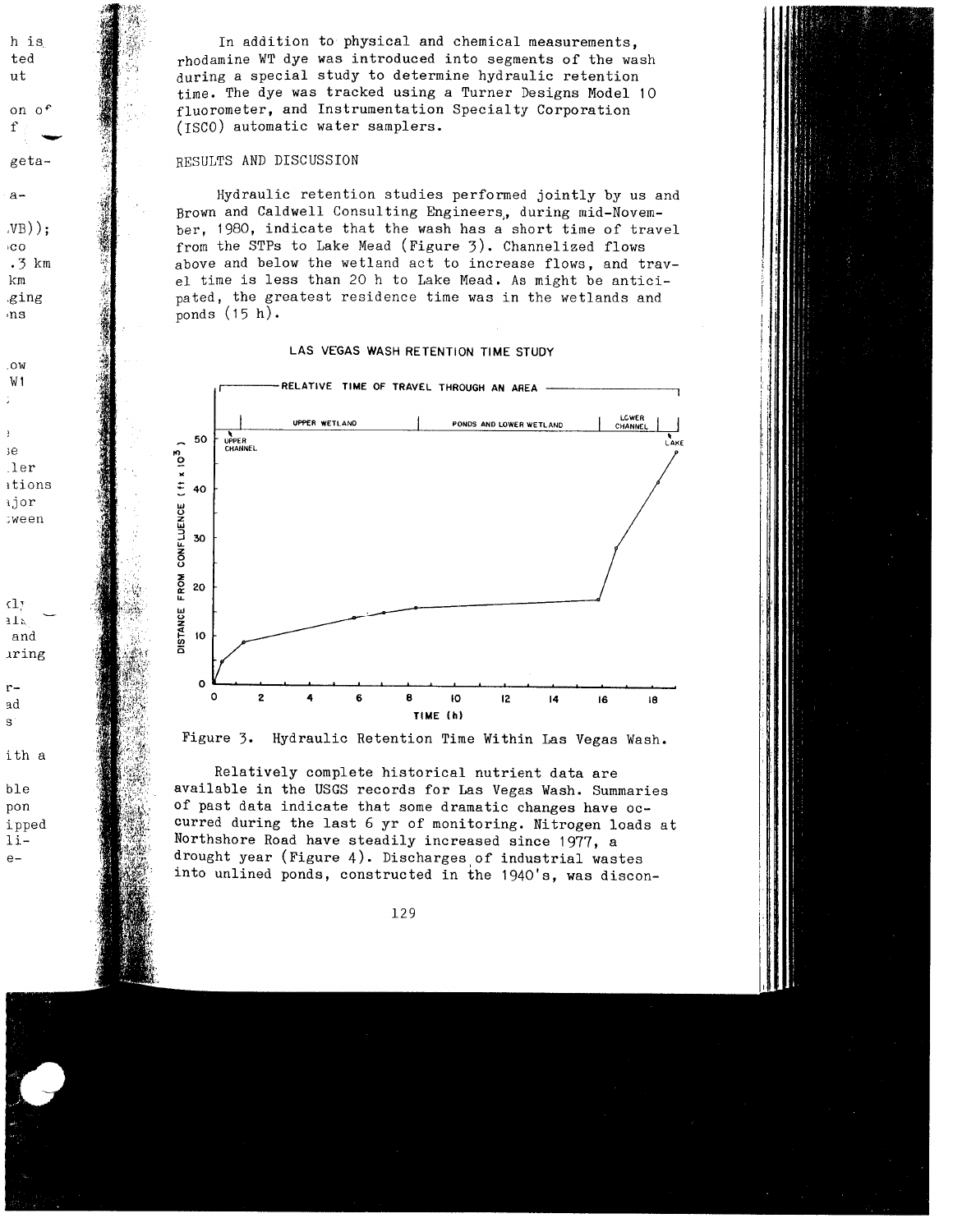tinued in the mid-1970's. This has led to a gradual decline of nitrate loads contributed by shallow groundwater aqui fers. Ammonia, however, has steadily increased. Ammonia loads at Northshore Road were less than 10\$ of the total nitrogen load prior to 1977, while current levels exceed  $60\%$ .

**NITROGEN LOADS AT NORTHSHORE ROAD I974-I980**





As flows progress downstream into stands of cattail, water velocities slow and bacterial decomposition of wastes causes a depletion of oxygen. These anaerobic conditions favor denitrifying bacteria that effectively convert nitrate to nitrogen gas. No rate measurements are currently avail able on this, but it appears to result in decreased nitrate concentrations in the upper marsh throughout the year (Fig ure 5). Denitrification has been generally cited as the major reason that wetlands are nitrogen traps or sinks. Ammo nia concentrations increased slightly in this area, appar ently due to bacterial decomposition of organic nitrogen compounds.

Overall, total nitrogen concentrations (and loads)

130





Figure 5. Mean Concer. Las Vegas W

Average nitrogen in Figure 6. Loads wer corded by USGS for the were net removals of t However, there was a n as a result of groundw. effects of perturbatio; peaks of nitrate loads 1980.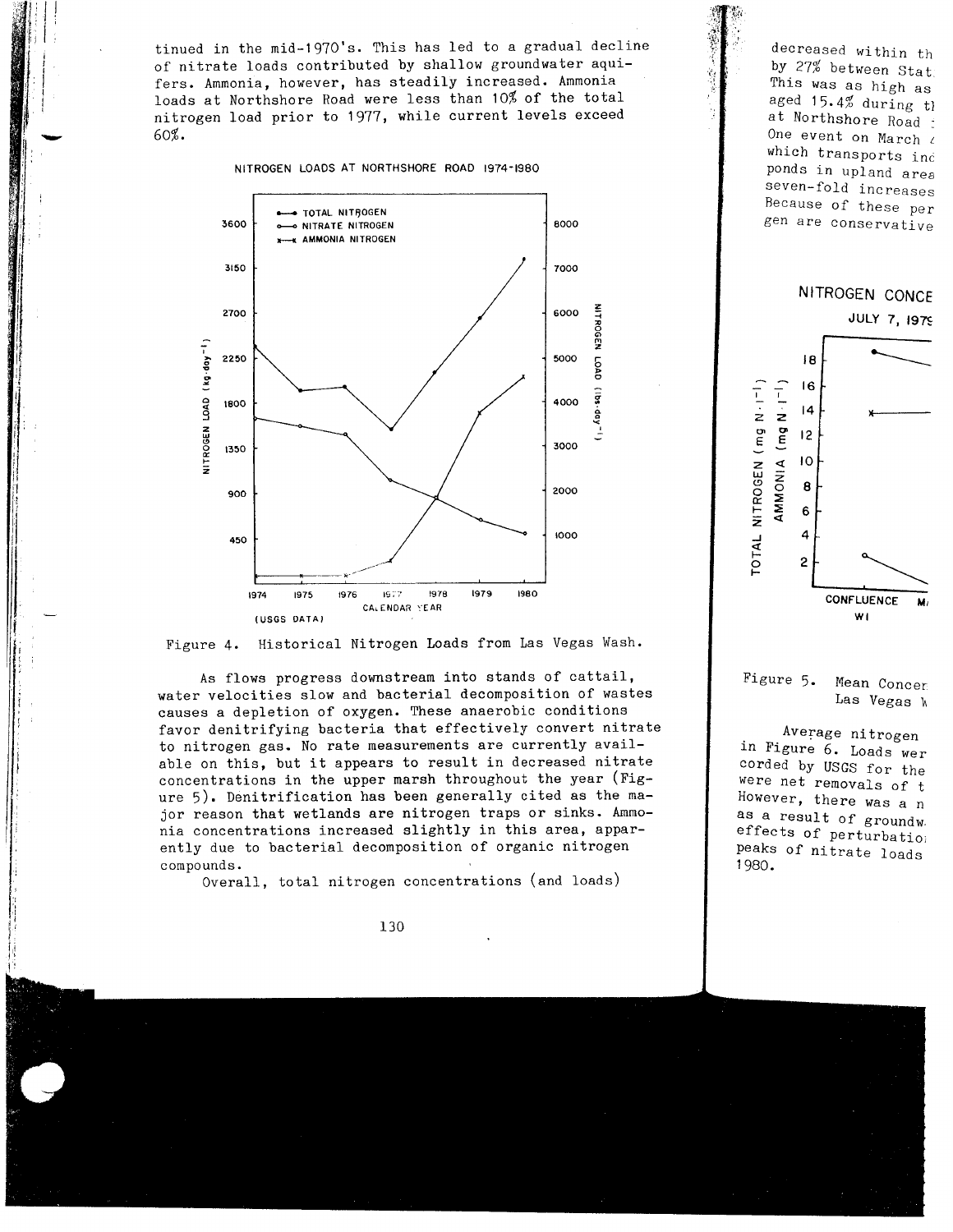decreased within the wash system. Total- nitrogen was reduced by 21% between Stations W1 and W5 during the summer of 1980. This was as high as 47% removal on some occasions and averaged 15.4% during the entire study. Nitrate concentrations at Northshore Road increased to 12 mg/1 on three occasions. One event on March 4, 1980 was traced to a leaking pipe which transports industrial wastes to lined evaporation ponds in upland areas of the wash. This resulted in six to seven-fold increases over normal nitrate loads to Lake Mead. Because of these perturbations, the mean removals of nitro gen are conservative.



# Figure 5- Mean Concentration of Nutrients Within Las Vegas Wash.

Average nitrogen loads for various seasons are depicted in Figure 6. Loads were calculated from average flows re corded by USGS for the day water samples were taken. There were net removals of total nitrogen and ammonia in the wash. However, there was a net contribution of nitrate, primarily as a result of groundwater inputs in the lower wash. The effects of perturbations discussed earlier can be seen in peaks of nitrate loads during fall of 1979 and spring of 1980.

131

stes S trate  $i1$ rate  $Fig. :$  ma $mmO 28r$ ξ'n

sh.

l,

<sub>1e</sub>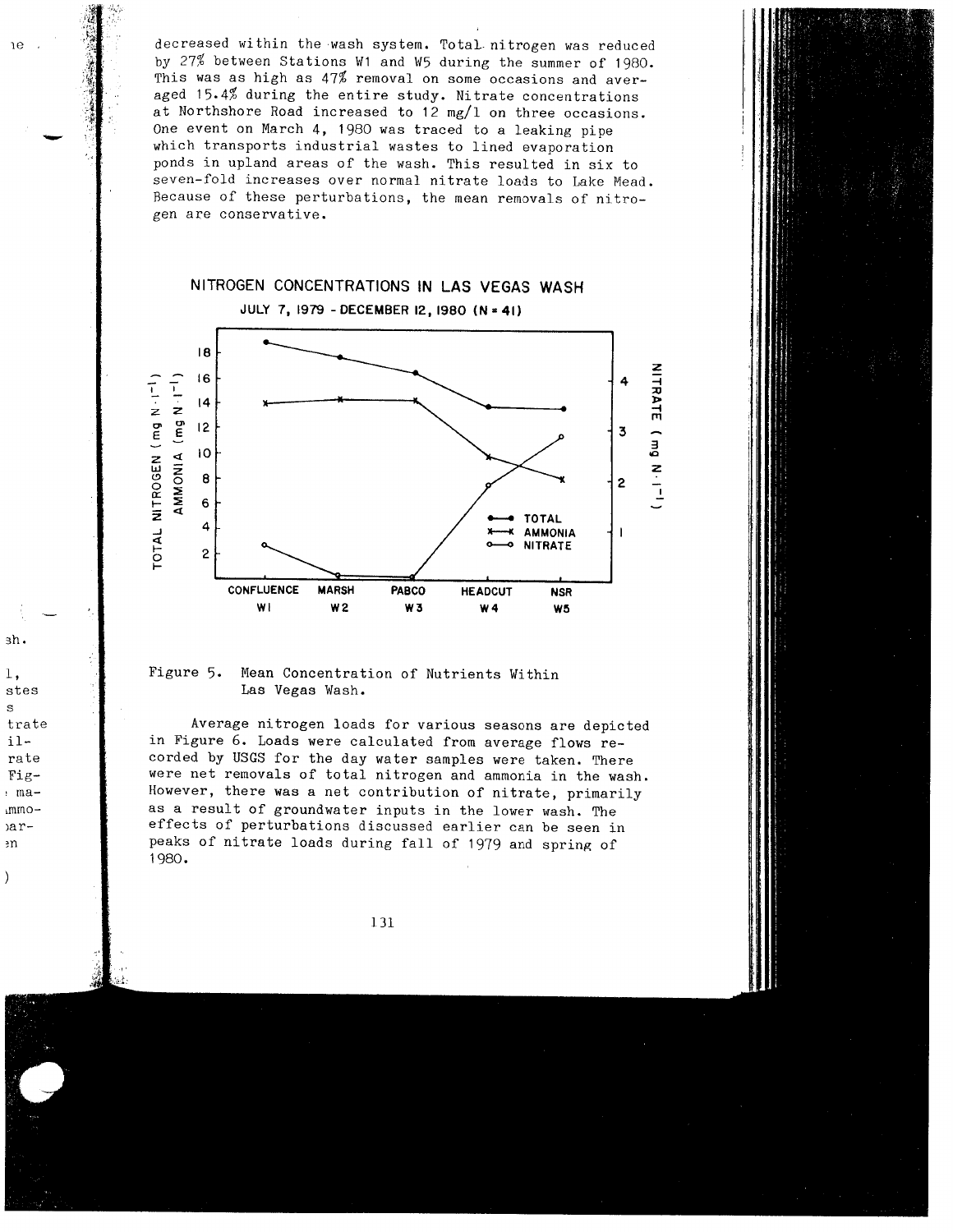# SEASONAL NITROGEN LOADS TO AND FROM LAS VEGAS WASH





A decreasing trend in ammonia removals within the wash occurred during this study. There are many possible expla nations for this. First, loadings of ammonia from the STPs were lower during later portions of the study. Second, storm events of winter 1979-1980 caused a major upstream advance ment of erosion. Decreased removal efficiencies during lower loadings were also observed by Morris et al. [9] in related wetland studies in the Lake Tahoe Basin. They found the most dramatic nutrient and sediment removals occurred when loads were greatest. Another relevant conclusion was that one of the most important factors in determining the effectiveness of wetland treatment was the degree of sheet flows across the wetland. In the case of the Las Vegas Wash, channeliza tion limits spatial and temporal contact of waters with wetland vegetation and, therefore, limits nutrient reducing capabilities.

Goldman and Deacon [5] suggested that one mechanism that may be responsible for ammonia removals within the Las Vegas Wash is the adsorption to clay particles. These in-

132

vestigators indie measured at North reductions seen d tive headcutting content than hist differences betwe that this may be the system is reqi what mechanism pl; Historical pi (Figure 7) indical ment facilities is

parison to previou (Figure 8) shows  $\epsilon$ the spring of 198C discharges during February floods. T phorus during peri ably due to adsorp eroded from the he.

The results o presented in Table average of 1000  $kg$ ever, there was a i Total phosphorus lc third, and there wa phorus.





Figure 7. Historica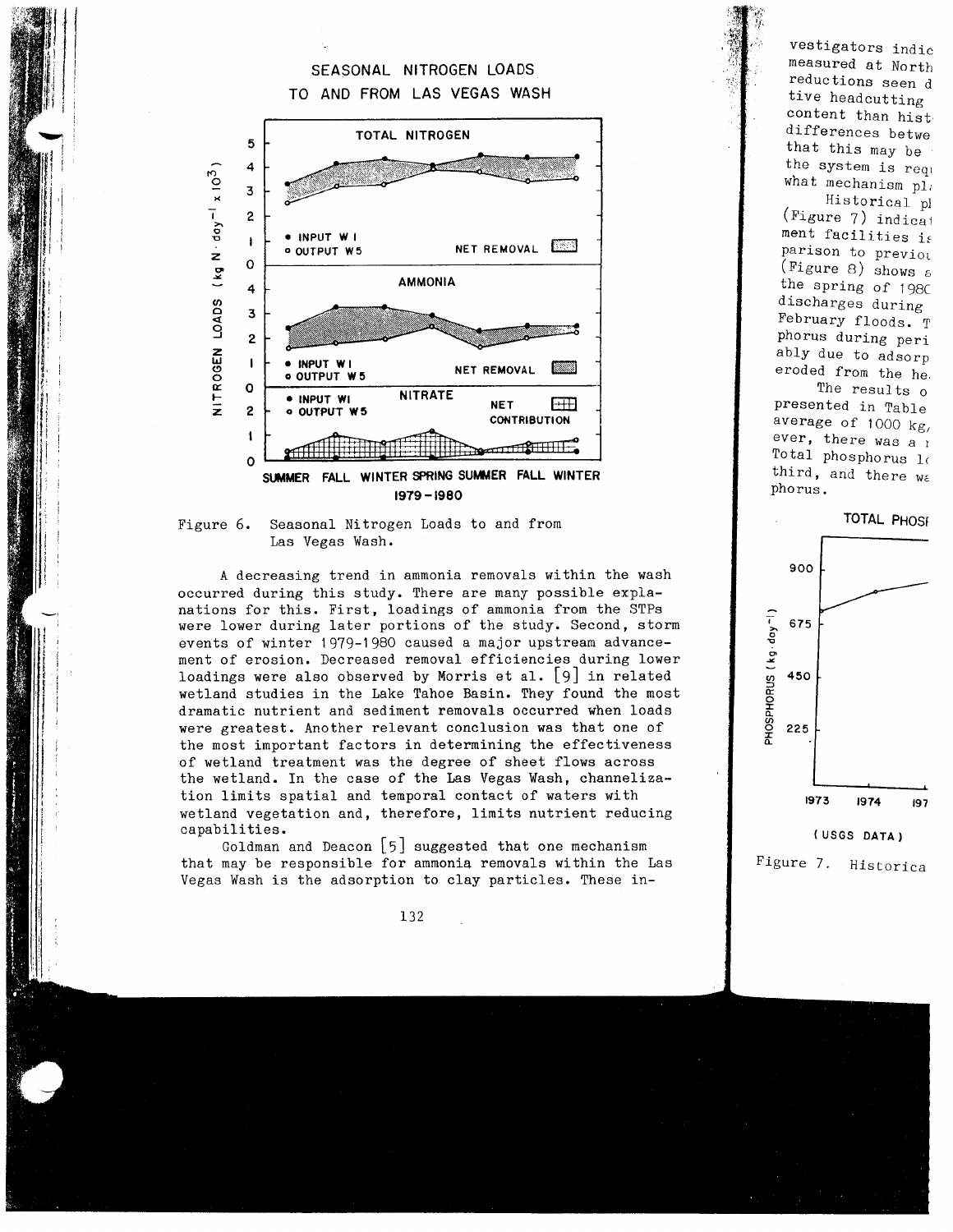vestigators indicated 90% reductions in ammonia loading as measured at Northshore Road in comparison to lower (31%) reductions seen during this study. It is possible that active headcutting zones may be eroding strata of less clay content than historical headcut zones. Based on elevational differences between past and present headcut zones, it seems that this may be true. However, a more detailed analysis of the system is required to give a definitive answer as to what mechanism plays a dominant role.

Historical phosphorus data measured at Northshore Road (Figure 7) indicate that recent upgrading of sewage treatment facilities is reducing total phosphorus loads in comparison to previous years. Seasonal analysis of phosphorus (Figure 8) shows a net contribution of total phosphorus in the spring of 1980. This is attributable to high sediment discharges during active headcutting that resulted from the February floods. The apparent removal of dissolved phosphorus during periods of high sediment discharge was probably due to adsorption of inorganic phosphorus to sediments eroded from the headcutting areas.

The results of our study can be summarized with data presented in Table I. Total nitrogen was reduced by an average of 1000 kg/day, and most of this was ammonia. However, there was a net contribution of 697 kg/day of nitrate. Total phosphorus loads were reduced by approximately onethird, and there was a slight decrease in soluble phosphorus.





133

ER

n the wash ble expla- $1 +$  $PPs$  $-$  storm εοί am advanceluring lower in related ind the most when loads at one of fectiveness NS across channelizars with at reducing

echanism hin the Las These in-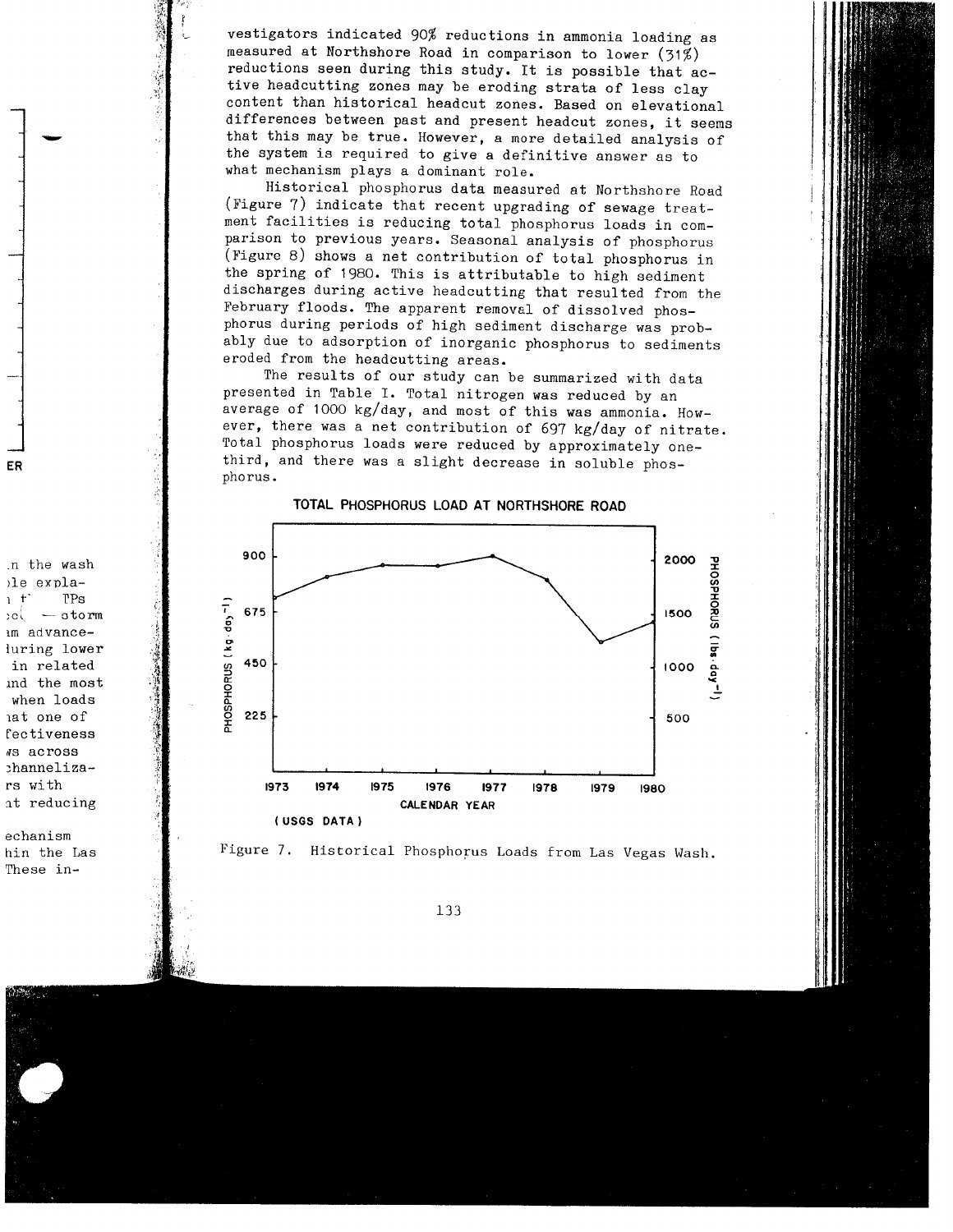



Table I. Mean Loading and Removal Rates of Nutrients in Las Vegas Wash (as Measured at Northshore Road, 1.6 km from Lake Mead, July 23, 1979 to December 18, 1980).

|                              |    | Mean     |          | Mean<br>Removal |
|------------------------------|----|----------|----------|-----------------|
|                              |    | Loading  | Standard |                 |
|                              |    | Rate     | Error    | Rate            |
| Nutrient*                    | N  | (kg/day) | (kg/day) | (kg/day)        |
| Total nitrogen               | 41 | 3172.0   | 164.4    | 1001.1          |
| Nitrate                      | 41 | 696.9    | 107.8    |                 |
| Ammonia                      | 41 | 1874.4   | 82.1     | 992.0           |
| Total phosphorus             | 40 | 539.6    | 45.0     | 156.9           |
| Soluble phosphorus           | 41 | 380.4    | 16.7     | 49.4            |
| *Expressed as elemental form |    |          |          |                 |

134

Las Vegas U.S. Geological S U.S. Bureau of Re

#### REFERENCES

V.

- 1. Kaufmann, R.E. 1 Incorporated eff water quality of Vegas, NV. An in mental Protectio 13030EOB., Deser Nevada System. 1
- 2. Bateman, R.L. 19' wastewater dispo Project Report Mi Research Institu'
- 3. Kaufman, R.F. 19' groundwater qual Research Institu" Agency. 215 pp.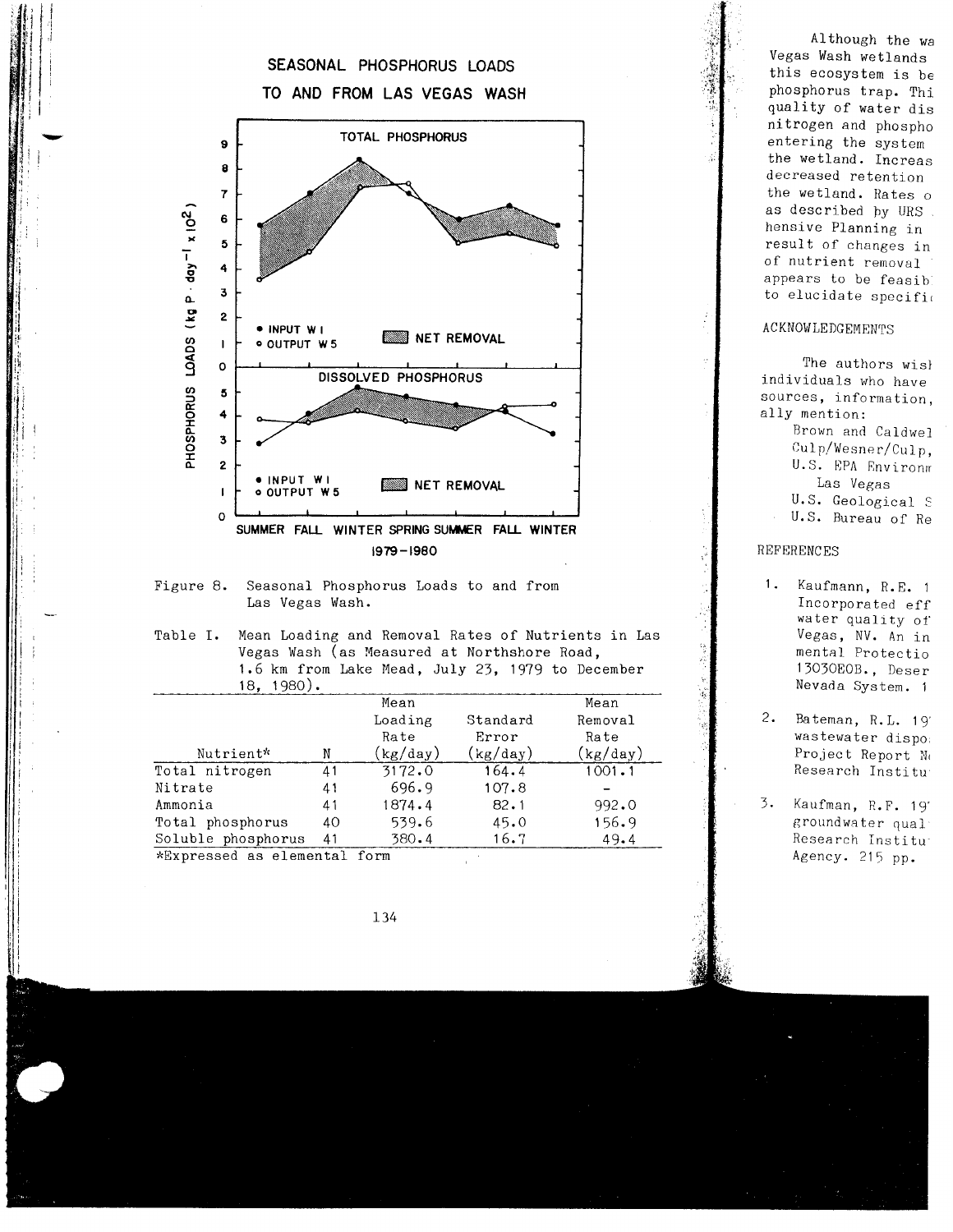Although the wastewaters are retained within the Las Vegas Wash wetlands for a relatively short period of time, this ecosystem is behaving seasonally as a nitrogen and phosphorus trap. This results in an improvement of the quality of water discharged to Lake Mead. Efficiency of nitrogen and phosphorus removal is a function of the loads entering the system and the degree of contact of waters with the wetland. Increasing velocities and volumes of flows have decreased retention time resulting in less contact time with the wetland. Rates of nutrient removal in the Las Vegas Wash as described by URS and Clark County Department of Compre hensive Planning in 1978 [10] appear to be declining as a result of changes in flow regimes. Improving the efficiency of nutrient removal by proper management of this wetland appears to be feasible. Further studies should be conducted to elucidate specific mechanisms of nutrient removals.

# ACKNOWLEDGEMENTS

The authors wish to thank the numerous agencies and individuals who have supported this work by providing re sources, information, and criticisms. We wish to specific ally mention:

Brown and Caldwell Consulting Engineers, Sacramento, CA. Culp/Wesner/Culp, Sacramento, CA.

- U.S. EPA Environmental Monitoring Systems Laboratory, Las Vegas
- U.S. Geological Survey, Carson City, NV.
- U.S. Bureau of Reclamation, Boulder City, NV.

## REFERENCES

- 1. Kaufmann, R.E. 1971. Effects of Basic Management Incorporated effluent disposal on the hydrogeology and water quality of the Lower Las Vegas Wash area, Las Vegas, NV. An interim progress report to the Environ mental Protection Agency on WQA-EPA Project No. 13030EOB., Desert Research Institute, University of Nevada System. 176 pp.
- 2. Bateman, R.L. 1976. Analysis of effects of modified wastewater disposal practices on Lower Las Vegas Wash. Project Report No. 39- Water Resources Center, Desert Research Institute, University of Nevada System. 60 pp.
- Kaufman, R.F. 1976. Land and water use effects on groundwater quality in Las Vegas Valley. Desert Research Institute, for the Environmental Protection Agency. 215 pp.

ents in Las oad. December

Mean Removal Rate  $(kg/day)$  $1001.1$ 992.0 156.9 49.4